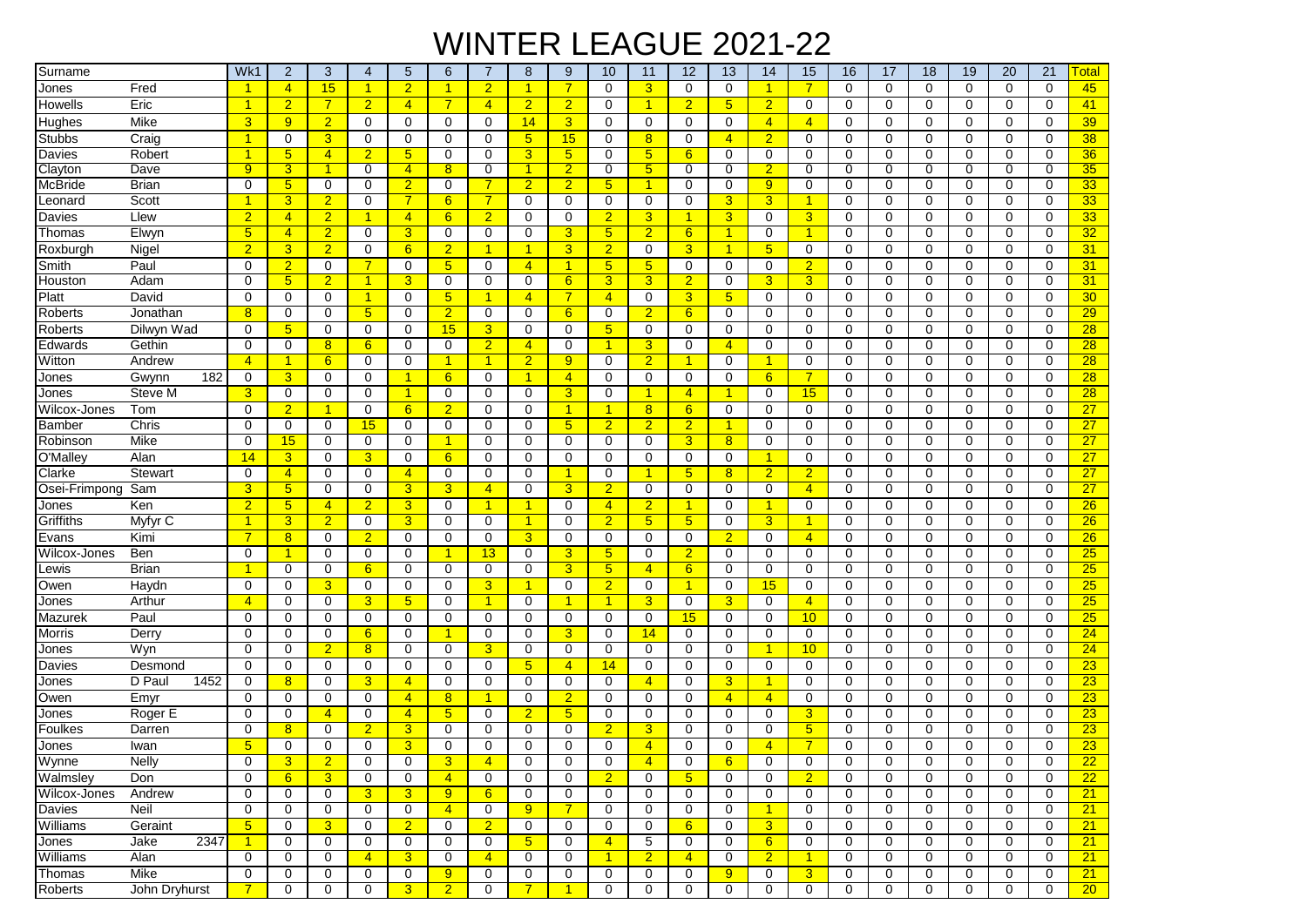| Jones          | 1002<br>Jonathan    | 0              | 0                    | 0               | $\overline{4}$ | 0               | $\overline{4}$         | 0                           | 0                | 0               | 6              | $\Omega$       | 6              | $\Omega$         | $\mathbf 0$    | 0              | $\mathbf 0$      | 0                | 0           | 0            | $\Omega$    | $\mathbf 0$ | 20               |
|----------------|---------------------|----------------|----------------------|-----------------|----------------|-----------------|------------------------|-----------------------------|------------------|-----------------|----------------|----------------|----------------|------------------|----------------|----------------|------------------|------------------|-------------|--------------|-------------|-------------|------------------|
| Owen           | Bryn                | $\mathbf 0$    | $\blacktriangleleft$ | 0               | $\overline{7}$ | $\mathbf 0$     | $\mathbf 0$            | $\mathbf 0$                 | $\mathbf 0$      | $\mathbf 0$     | 3              | 3              | $\mathbf 0$    | $\overline{2}$   | $\overline{4}$ | $\mathbf 0$    | $\mathbf 0$      | 0                | $\mathbf 0$ | 0            | $\mathbf 0$ | $\mathbf 0$ | 20               |
| Parry          | Huw                 | $\mathbf 0$    | $\overline{4}$       | 0               | 3              | $\mathbf{1}$    | 5                      | $\mathbf 0$                 | $\overline{1}$   | $\mathbf 0$     | 0              | 0              | 0              | $\mathbf 0$      | $\overline{2}$ | $\overline{4}$ | $\mathbf 0$      | 0                | $\mathbf 0$ | 0            | $\mathbf 0$ | $\mathbf 0$ | 20               |
| Morris         | Nigel               | 1              | 0                    | 3               | $\overline{4}$ | $\overline{2}$  | 5 <sub>5</sub>         | 0                           | $\mathbf 0$      | 0               | $\overline{4}$ | $\mathbf 0$    | 0              | 0                | $\mathbf 0$    | 0              | $\mathbf 0$      | 0                | $\mathbf 0$ | 0            | 0           | $\mathbf 0$ | 19               |
| Jones          | <b>B</b> Bryn       | $\mathbf 0$    | 0                    | 3               | $\mathbf 0$    | $\overline{1}$  | 5 <sub>5</sub>         | $\overline{4}$              | $\mathbf 0$      | $\mathbf 0$     | $\overline{2}$ | $\overline{4}$ | 0              | $\mathbf 0$      | $\mathbf 0$    | 0              | $\mathbf 0$      | 0                | $\mathbf 0$ | 0            | $\mathbf 0$ | $\mathbf 0$ | 19               |
| Williams       | Arwyn               | $\mathbf 0$    | 3                    | 0               | $\overline{2}$ | 6               | $\mathbf 0$            | -1                          | $\mathbf 0$      | 0               | 0              | 0              | $\overline{4}$ | $\overline{3}$   | $\mathbf 0$    | 0              | $\mathbf 0$      | $\Omega$         | $\mathbf 0$ | 0            | 0           | $\mathbf 0$ | 19               |
| Roberts        | Jac                 | 0              | 0                    | $\overline{2}$  | 0              | 0               | 0                      | $\overline{4}$              | 3                | 0               | $\overline{4}$ | $\Omega$       | 0              | $\overline{4}$   | 0              | $\overline{2}$ | 0                | 0                | 0           | 0            | 0           | 0           | 19               |
| Seed           | Darren              | $\mathbf 0$    | 1                    | $\overline{1}$  | 0              | 0               | 0                      | 7                           | $\mathbf 0$      | $5\overline{)}$ | 0              | 0              | $\overline{4}$ | 0                | $\mathbf 0$    | $\mathbf 0$    | $\mathbf 0$      | 0                | $\mathbf 0$ | 0            | 0           | $\mathbf 0$ | 18               |
| Copeman        | Jon                 | $\Omega$       | $\overline{4}$       | 0               | $\overline{2}$ | $\mathbf 0$     | 0                      | 0                           | 1                | 6               | 0              | $\Omega$       | 5              | $\Omega$         | $\Omega$       | $\mathbf 0$    | $\Omega$         | $\Omega$         | $\Omega$    | $\Omega$     | 0           | $\Omega$    | 18               |
| Williams       | Justin              | $\mathbf 0$    | 0                    | $\mathbf 0$     | 0              | 0               | 0                      | $\mathbf 0$                 | $\mathbf 0$      | 0               | 0              | 0              | 3              | 15               | 0              | $\mathbf 0$    | $\mathbf 0$      | 0                | 0           | 0            | 0           | $\mathbf 0$ | 18               |
| Jones          | Elfed               | $\mathbf 0$    | 0                    | 0               | 0              | 0               | $\overline{2}$         | 0                           | 3                | 9               | $\mathbf{1}$   | 0              | 0              | 0                | $\overline{2}$ | $\mathbf{1}$   | 0                | 0                | 0           | 0            | 0           | $\mathbf 0$ | 18               |
| Phillips       | Tegid               | 0              | 0                    | 0               | $\mathbf 0$    | 13              | $\mathbf 0$            | $\overline{4}$              | $\mathbf 0$      | $\mathbf 0$     | 0              | $\mathbf 0$    | $\Omega$       | $\mathbf 0$      | $\mathbf 0$    | 0              | $\mathbf 0$      | 0                | $\mathbf 0$ | 0            | $\mathbf 0$ | $\mathbf 0$ | 17               |
| <b>Jones</b>   | David Wyn 1839      | 0              | 0                    | 0               | $\mathbf 0$    | 0               | $\overline{4}$         | $\mathbf 0$                 | $\mathbf 0$      | $\overline{4}$  | 3              | $\mathbf 0$    | 4              | $\overline{2}$   | 0              | 0              | $\mathbf 0$      | 0                | $\mathbf 0$ | 0            | $\mathbf 0$ | $\mathbf 0$ | 17               |
| Roberts        | Alun                | 0              | 0                    | 0               | $\mathbf 0$    | $\mathbf 0$     | 0                      | $\mathbf 0$                 | $\mathbf 0$      | $\mathbf 0$     | 0              | $\overline{4}$ | 10             | $\overline{1}$   | $\overline{2}$ | 0              | $\mathbf 0$      | 0                | $\mathbf 0$ | 0            | $\mathbf 0$ | $\mathbf 0$ | 17               |
| Jones          | David A             | 9              | $\overline{2}$       | 0               | $\mathbf{1}$   | 0               | 0                      | 0                           | 0                | 0               | 0              | $\overline{2}$ | $\mathbf 0$    | 0                | 3              | 0              | $\mathbf 0$      | $\Omega$         | 0           | 0            | 0           | $\mathbf 0$ | 17               |
| Jones          | Frazer              | $\mathbf 0$    | 3                    | $\Omega$        | $\overline{2}$ | $\overline{4}$  | $\Omega$               | $\mathbf 0$                 | $\Omega$         | $\Omega$        | $\mathbf{1}$   | $\overline{2}$ | $\Omega$       | $\mathbf 0$      | 5 <sub>5</sub> | 0              | $\Omega$         | $\Omega$         | $\Omega$    | $\Omega$     | $\Omega$    | $\mathbf 0$ | 17               |
| <b>Tickle</b>  | Roy                 | $\mathbf 0$    | 0                    | 0               | $\overline{2}$ | 0               | 5 <sup>5</sup>         | $\mathbf 0$                 | 0                | 0               | 0              | 0              | $\mathbf 0$    | $\overline{2}$   | $\mathbf 0$    | 8              | 0                | 0                | 0           | $\mathbf 0$  | 0           | $\mathbf 0$ | 17               |
| Shaw           | Marc                | 0              | 0                    | 3               | $\overline{2}$ | 5 <sup>5</sup>  | 6                      | 0                           | 0                | 0               | 0              | $\Omega$       | $\Omega$       | 0                | 0              | 0              | 0                | 0                | 0           | 0            | $\Omega$    | $\Omega$    | 16               |
| Jones          | Bob                 | $\overline{1}$ | 3 <sup>5</sup>       | $\overline{4}$  | $\mathbf{1}$   | 0               | $\mathbf 0$            | $\overline{4}$              | $\mathbf 0$      | $\mathbf 0$     | 0              | 0              | 3              | $\mathbf 0$      | $\mathbf 0$    | $\mathbf 0$    | $\mathbf 0$      | 0                | $\mathbf 0$ | 0            | $\mathbf 0$ | $\mathbf 0$ | 16               |
| Roberts        | Edward              | $\mathbf 0$    | $\Omega$             | $\mathbf 0$     | $\mathbf 0$    | 0               | $\mathbf 0$            | $\mathbf 0$                 | $\mathbf 0$      | $\Omega$        | 0              | $\mathbf 0$    | $\mathbf 0$    | $\mathbf 0$      | 9              | $\overline{7}$ | $\mathbf 0$      | 0                | $\mathbf 0$ | 0            | $\mathbf 0$ | $\mathbf 0$ | 16               |
| Roberts        | David G             | 0              | 0                    | 3               | $\mathbf 0$    | $\mathbf 0$     | 0                      | 3                           | $\mathbf 0$      | $\mathbf 0$     | 0              | $\overline{2}$ | $\Omega$       | $\overline{3}$   | $\overline{4}$ | 0              | $\mathbf 0$      | 0                | $\mathbf 0$ | 0            | $\mathbf 0$ | $\mathbf 0$ | 15               |
| Lewis          | Sam                 | $\mathbf 0$    | 0                    | 10              | $\overline{4}$ | 0               | 0                      | $\mathbf 0$                 | $\mathbf 0$      | 0               | 0              | 0              | 0              | 0                | 0              | 0              | $\mathbf 0$      | 0                | $\mathbf 0$ | 0            | 0           | $\mathbf 0$ | 14               |
| Davies         | Tony                | $\mathbf 0$    | 1                    | $\overline{1}$  | $\Omega$       | $\overline{7}$  | $\Omega$               | 0                           | $\mathbf 0$      | $\Omega$        | 0              | 5              | $\Omega$       | 0                | $\mathbf 0$    | $\mathbf 0$    | $\mathbf 0$      | 0                | $\Omega$    | $\Omega$     | $\Omega$    | 0           | 14               |
| Williams       | Robert Alun         | $\overline{4}$ | 0                    | $\overline{1}$  | 0              | 0               | $\overline{7}$         | 0                           | 0                | 0               | 0              | 0              | $\overline{2}$ | 0                | $\mathbf 0$    | 0              | $\mathbf 0$      | 0                | 0           | 0            | 0           | 0           | 14               |
| O'Loughlin     | Gareth              | 0              | 0                    | $\overline{2}$  | 0              | 0               | $\overline{2}$         | 1                           | 3                | 3               | 0              | 0              | 3              | 0                | 0              | 0              | 0                | 0                | 0           | 0            | 0           | 0           | 14               |
| Roberts        | Dilwyn              | $\mathbf 0$    | 0                    | $\overline{4}$  | 0              | $\mathbf 0$     | $\Omega$               | 0                           | $\mathbf 0$      | $\Omega$        | 0              | 1              | 0              | $\overline{4}$   | $\overline{2}$ | 3              | 0                | $\Omega$         | $\Omega$    | $\mathbf 0$  | $\Omega$    | $\mathbf 0$ | 14               |
| Shaw           | Kieran              | 9              | $\Omega$             | $\overline{0}$  | $\Omega$       | $\overline{4}$  | 0                      | $\Omega$                    | $\Omega$         | $\Omega$        | $\Omega$       | $\Omega$       | $\Omega$       | $\Omega$         | $\Omega$       | 0              | $\Omega$         | $\Omega$         | $\Omega$    | $\Omega$     | $\Omega$    | $\Omega$    | 13               |
| Jones          | <b>Eifion Lloyd</b> | 0              | 3                    | $5\phantom{1}$  | 3              | 0               | 0                      | 0                           | $\mathbf 0$      | $\overline{2}$  | 0              | 0              | 0              | 0                | 0              | 0              | 0                | 0                | 0           | 0            | 0           | $\mathbf 0$ | 13               |
| O'Loughlin     | Andy                | $\overline{7}$ | 0                    | $5\overline{)}$ | $\mathbf 0$    | 0               | 0                      | 0                           | $\mathbf 0$      | 0               | 0              | 0              | 1              | 0                | 0              | 0              | 0                | 0                | $\mathbf 0$ | 0            | 0           | 0           | 13               |
| Owen           | Gary                | $\mathbf 0$    | 8                    | $\mathbf 0$     | 1              | $\mathbf 0$     | $\mathbf 0$            | $\mathbf 0$                 | $\overline{2}$   | $\mathbf 0$     | 0              | $\mathbf 0$    | $\overline{2}$ | $\mathbf 0$      | $\mathbf 0$    | 0              | $\mathbf 0$      | 0                | $\mathbf 0$ | 0            | 0           | $\mathbf 0$ | 13               |
| Jones          | Deiniol             | 0              | 0                    | 0               | $\mathbf 0$    | $\mathbf 0$     | 0                      | 6                           | $\mathbf 0$      | $\mathbf 0$     | 0              | $\overline{4}$ | 3              | $\mathbf 0$      | $\mathbf 0$    | 0              | $\mathbf 0$      | 0                | $\mathbf 0$ | 0            | $\mathbf 0$ | $\mathbf 0$ | 13               |
| Jones          | Ross                | 0              | 9                    | 3               | 0              | 0               | $\overline{0}$         | 0                           | 0                | 0               | 0              | 0              | 0              | 0                | 0              | 0              | 0                | 0                | 0           | 0            | 0           | 0           | 12               |
| Snelson        | Richard             | $\mathbf 0$    | 5                    | $\overline{2}$  | $\Omega$       | $5\phantom{.0}$ | 0                      | 0                           | 0                | 0               | 0              | 0              | $\Omega$       | 0                | $\mathbf 0$    | 0              | $\mathbf 0$      | $\Omega$         | $\Omega$    | 0            | 0           | $\mathbf 0$ | 12               |
| Jones          | Peter H             | $\mathbf 0$    | 8                    | $\mathbf 0$     | 0              | $\mathbf 0$     | 0                      | 0                           | 0                | $\Omega$        | 0              | $\overline{4}$ | $\Omega$       | 0                | 0              | $\mathbf 0$    | 0                | 0                | 0           | 0            | 0           | 0           | 12               |
| <b>Shakes</b>  | Nathan              | 0              | 0                    | $\mathbf 0$     | $\mathbf{1}$   | 0               | $\Omega$               | $\overline{4}$              | 0                | 0               | $\overline{4}$ | 0              | 0              | 3                | 0              | 0              | $\mathbf 0$      | $\Omega$         | 0           | 0            | 0           | 0           | 12               |
| Smith          | Adam                | $\mathbf 0$    | 0                    | $\overline{4}$  | 3              | $\mathbf 0$     | 0                      | 0                           | $\mathbf 0$      | 0               | 0              | $\mathbf 0$    | 0              | $5\phantom{.0}$  | 0              | $\mathbf 0$    | $\mathbf 0$      | 0                | $\mathbf 0$ | 0            | 0           | $\mathbf 0$ | 12               |
| Williams       | Alwyn<br>1435       | $\mathbf 0$    | 0                    | $\mathbf 0$     | $\mathbf 0$    | $\mathbf 0$     | $\mathbf 0$            | $\mathbf 0$                 | $\mathbf 0$      | $\mathbf 0$     | 0              | $\mathbf 0$    | 3              | $\mathbf 0$      | 9              | $\mathbf 0$    | $\mathbf 0$      | 0                | $\mathbf 0$ | 0            | $\mathbf 0$ | $\mathbf 0$ | 12               |
| Williams       | Gwilym              | $\overline{2}$ | 0                    | 3               | $\mathbf 0$    | $\mathbf 0$     | $\mathbf 0$            | $\mathbf 0$                 | $\mathbf 0$      | $\mathbf 0$     | 0              | $\mathbf 0$    | 0              | $\mathbf 0$      | 3              | $\overline{4}$ | $\mathbf 0$      | 0                | $\mathbf 0$ | 0            | $\mathbf 0$ | $\mathbf 0$ | 12               |
| Owen           | Shay                | 0              | 0                    | 0               | $\mathbf 0$    | 3               | 0                      | $\mathbf 0$                 | 8                | $\mathbf 0$     | 0              | $\mathbf 0$    | 0              | 0                | 0              | 0              | $\mathbf 0$      | 0                | $\mathbf 0$ | 0            | $\mathbf 0$ | $\mathbf 0$ | 11               |
| Craddock       | <b>Steve</b>        | $\mathbf 0$    | 0                    | 0               | 3              | $\mathbf 0$     | 0                      | 6                           | $\mathbf 0$      | $\overline{1}$  | 0              | 1              | $\mathbf 0$    | 0                | $\mathbf 0$    | 0              | $\mathbf 0$      | 0                | $\mathbf 0$ | $\mathbf 0$  | 0           | $\mathbf 0$ | 11               |
| Jones          | 1680<br>Gareth      | 0              | $\Omega$             | 3               | $\Omega$       | $\mathbf 0$     | $\Omega$               | 0                           | 0                | $\Omega$        | 0              | 5              | 3              | 0                | 0              | 0              | 0                | 0                | $\Omega$    | 0            | 0           | 0           | 11               |
| Farrington     | John                | 0              | 0                    | 0               | $\overline{2}$ | 0               | 0                      | 3                           | 0                | 0               | 0              | $\Omega$       | $\overline{2}$ | $\overline{4}$   | 0              | 0              | $\mathbf 0$      | 0                | $\mathbf 0$ | 0            | 0           | $\mathbf 0$ | 11               |
| Steward        | James               | 0              | 1                    | 0               | $\Omega$       | $\mathbf 0$     | 0                      | $\Omega$                    | 0                | 0               | 0              | 0              | 0              | 10               | 0              | 0              | 0                | 0                | $\Omega$    | $\Omega$     | 0           | 0           | 11               |
|                | Tudor               | 0              |                      | 0               | 0              | 0               |                        |                             |                  |                 | 0              | 0              | 0              |                  | 0              | 0              |                  |                  | 0           | 0            | 0           | 0           | 10               |
| Jones<br>Parry | Gerald              | $\mathbf 0$    | U<br>0               | $\mathbf{1}$    | $\overline{2}$ | 0               | $\circ$<br>$\mathbf 0$ | $\mathbf{p}$<br>$\mathbf 0$ | U<br>$\mathbf 0$ | U<br>$\Omega$   | 0              | $\mathbf{1}$   | 3              | U<br>$\mathbf 0$ | $\overline{3}$ | $\mathbf 0$    | U<br>$\mathbf 0$ | U<br>$\mathbf 0$ | $\mathbf 0$ | $\mathbf 0$  | $\mathbf 0$ | $\mathbf 0$ | 10               |
| Wilde          | Les                 | 0              | 5 <sub>5</sub>       | 0               | 0              | 0               | 0                      | 0                           | 0                | $\mathbf 0$     | $\mathbf{1}$   | 0              | 0              | 0                | 0              | $\overline{4}$ | 0                | 0                | 0           | 0            | 0           | 0           | 10 <sub>1</sub>  |
| <b>Morris</b>  | Kyle                | 0              | 0                    | 0               | $\mathbf 0$    | 0               | 0                      | 0                           | 3                | 0               | 0              | 0              | 0              | 0                | 0              | $\overline{7}$ | 0                | 0                | 0           | 0            | 0           | 0           | 10               |
| Sutton         | Kieron              | $\mathbf 0$    | 0                    | 0               | $\mathbf 0$    | 0               | 0                      | 0                           | $\mathbf 0$      | $\mathbf 0$     | 0              | 0              | 0              | 9                | 0              | 0              | 0                | $\mathbf 0$      | $\mathbf 0$ | 0            | 0           | 0           | 9                |
| Maw            | Andrew              | 0              | 0                    | 0               | $\mathbf 0$    | 0               | 0                      | 3                           | $\mathbf 0$      | 0               | 0              | 0              | $\overline{2}$ | 0                | $\overline{3}$ | $\mathbf{1}$   | 0                | 0                | 0           | $\mathbf 0$  | 0           | 0           | 9                |
| Harness        | Chris               | 3              | 0                    | 0               | 0              | 0               | 5                      | 0                           | 0                | 0               | 0              | 0              | 0              | 0                | 0              | 0              | 0                | 0                | 0           | 0            | 0           | 0           | 8                |
| James          | Kevin               | $\mathbf 0$    | 0                    | $\overline{7}$  | $\mathbf 0$    | 0               | 0                      | $\mathbf 0$                 | 0                | $\mathbf 0$     | 0              | 0              | 0              | 0                | $\mathbf 0$    | 0              | $\mathbf 0$      | $\mathbf 0$      | $\mathbf 0$ | $\mathbf{0}$ | 0           | 0           | $\overline{7}$   |
| Jones          | Phillip             | $\mathbf 0$    | 0                    | 0               | $\mathbf 0$    | 0               | $6^{\circ}$            | 0                           | $\mathbf 0$      | 0               | 0              | $\mathbf 0$    | 0              | 0                | 0              | 0              | $\mathbf 0$      | 0                | 0           | 0            | 0           | 0           | $6 \overline{6}$ |
| Griffiths      | Jack                | $\mathbf 0$    | 0                    | $\mathbf 0$     | $\overline{2}$ | 0               | 0                      | 0                           | $\mathbf 0$      | $\mathbf 0$     | 0              | 0              | 0              | $\overline{4}$   | 0              | 0              | 0                | $\mathbf 0$      | $\mathbf 0$ | $\mathbf 0$  | 0           | 0           | 6                |
|                | Alwyn<br>2329       | 0              | 0                    | 0               | 0              | 0               | 0                      | 0                           | $\mathbf 0$      | 0               | 0              | 0              | 0              | $\overline{4}$   | $\overline{2}$ | 0              | 0                | 0                | 0           | 0            | 0           | 0           | 6                |
| Jones          |                     |                |                      | $\overline{2}$  | $\mathbf 0$    |                 |                        |                             | $\mathbf 0$      | $\mathbf 0$     | 0              | 0              |                |                  | $\mathbf 0$    |                | 0                | 0                | $\mathbf 0$ | 0            |             |             | 5 <sub>5</sub>   |
| Roberts        | Ifan                | 0              | 0                    |                 |                | 3               | 0                      | 0                           |                  |                 |                |                | 0              | 0                |                | 0              |                  |                  |             |              | 0           | 0           |                  |